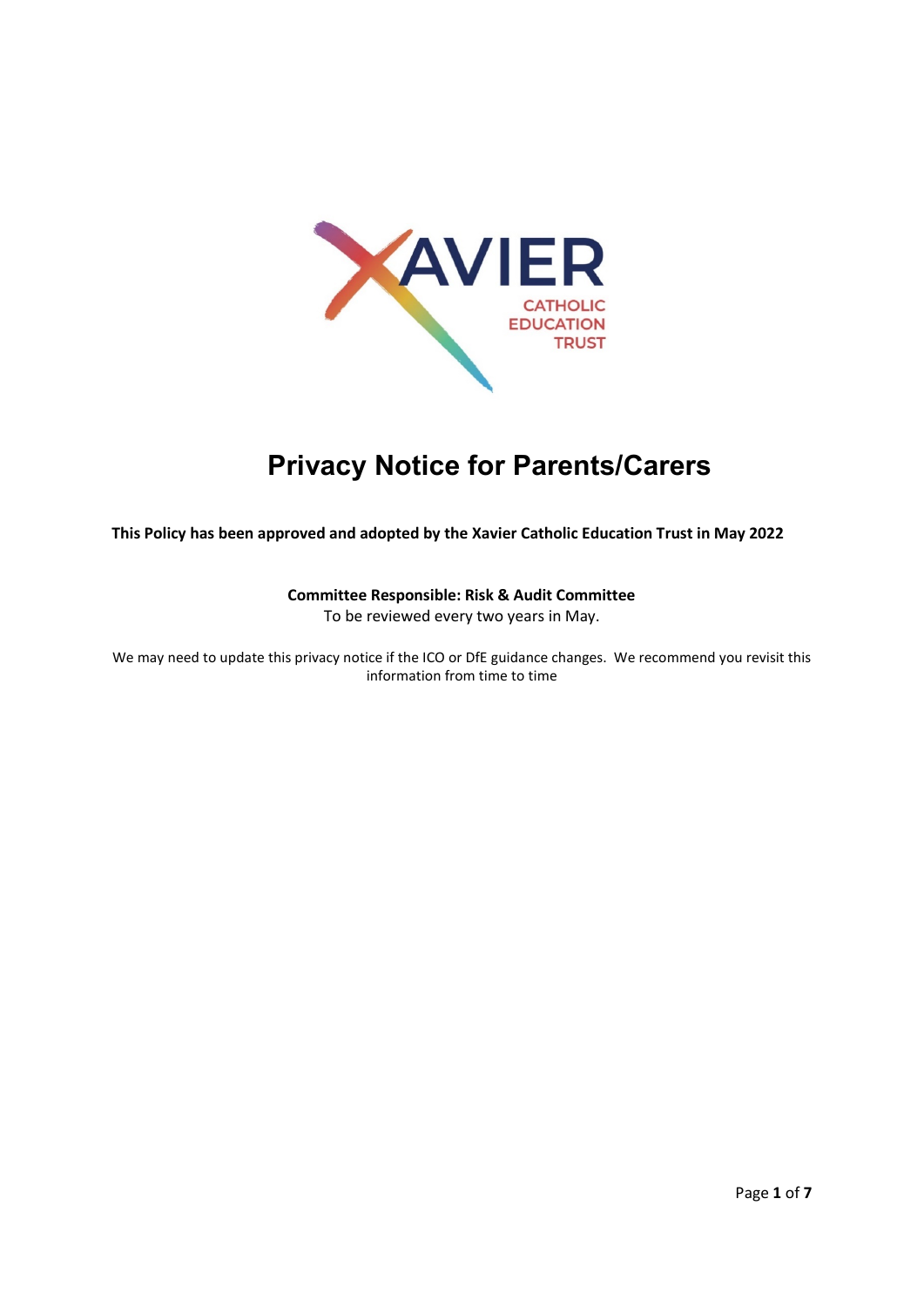# **Privacy Notice for Parents/Carers**

Under data protection law, individuals have a right to be informed about how the Trust uses any personal data that we hold about them. We comply with this right by providing 'privacy notices' (sometimes called 'fair processing notices') to individuals where we are processing their personal data.

This privacy notice explains how we collect, store and use personal data about pupils and families. The school is the 'data controller' for the purposes of data protection law.

Our DPO (Data Protection Officer) contact details are below.

## **The personal data we hold**

Personal data that we may collect, use, store and share (when appropriate) about pupils and families includes, but is not restricted to:

- Contact details, contact preferences, date of birth, identification documents
- Results of internal assessments and externally set tests
- Pupil and curricular records
- Characteristics, such as ethnic background, eligibility for free school meals, or special educational needs
- Exclusion information
- Details of any medical conditions, including physical and mental health
- Attendance information
- Safeguarding information
- Details of any support received, including care packages, plans and support providers
- Photographs
- CCTV images captured in school
- Biometric data for cashless payment systems

This list is not exhaustive, to access the current list of categories of information we process please contact the DPO. We may also hold data about pupils that we have received from other organisations, including other schools, local authorities, the Diocese and the Department for Education.

## **Why we use this data**

We use this data to:

- Support pupil learning
- Monitor and report on pupil progress
- Provide appropriate pastoral care
- Protect pupil welfare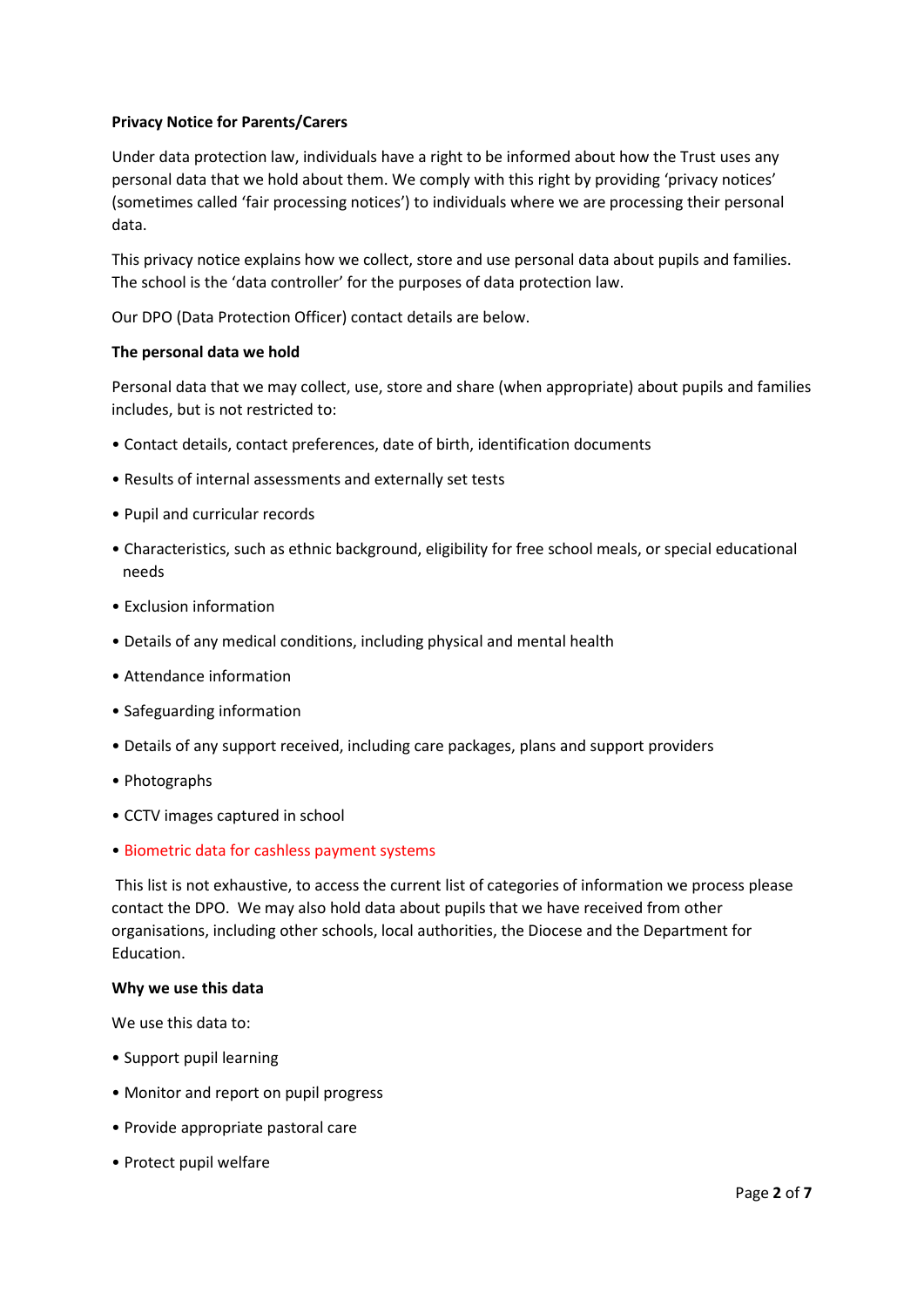- Assess the quality of our services
- Administer admissions waiting lists
- Carry out research

• Comply with the law regarding data sharing to meet the statutory duties placed upon us for DfE data collections.

## **Our legal basis for using this data**

We only collect and use pupils' personal data when the law allows us to. Most commonly, we process it in accordance with the legal basis where:

- We need to comply with a legal obligation
- We need it to perform an official task in the public interest

The initial GDPR Compliance Audit document contains a detailed analysis of this school's data, data flows and legal basis for using this data.

Less commonly, we may also process pupils' personal data in situations where:

- We have obtained consent to use it in a certain way
- We need to protect the individual's vital interests (or someone else's interests)

• We need to process Special Category data in accordance with [Article 9](https://ico.org.uk/for-organisations/guide-to-data-protection/guide-to-the-general-data-protection-regulation-gdpr/lawful-basis-for-processing/special-category-data/) of the General Data Protection Regulation.

Where we have obtained consent to use pupils' personal data, this consent can be withdrawn at any time. We will make this clear when we ask for consent and explain how consent can be withdrawn.

Some of the reasons listed above for collecting and using pupils' personal data overlap, and there may be several grounds which justify our use of this data.

## **Collecting this information**

While the majority of information we collect about pupils is mandatory, there is some information that can be provided voluntarily.

Whenever we seek to collect information from you or your child, we make it clear whether providing it is mandatory or optional. If it is mandatory, we will explain the possible consequences of not complying.

## **How we store this data**

We keep personal information about pupils while they are attending the Trust's schools. We may also keep it beyond their attendance at our school if this is necessary in order to comply with our legal obligations.

The Information and Records Management Society's Academy toolkit provides the guidance for the Trust's retention strategy and Data Asset Registers. For further information please contact the DPO.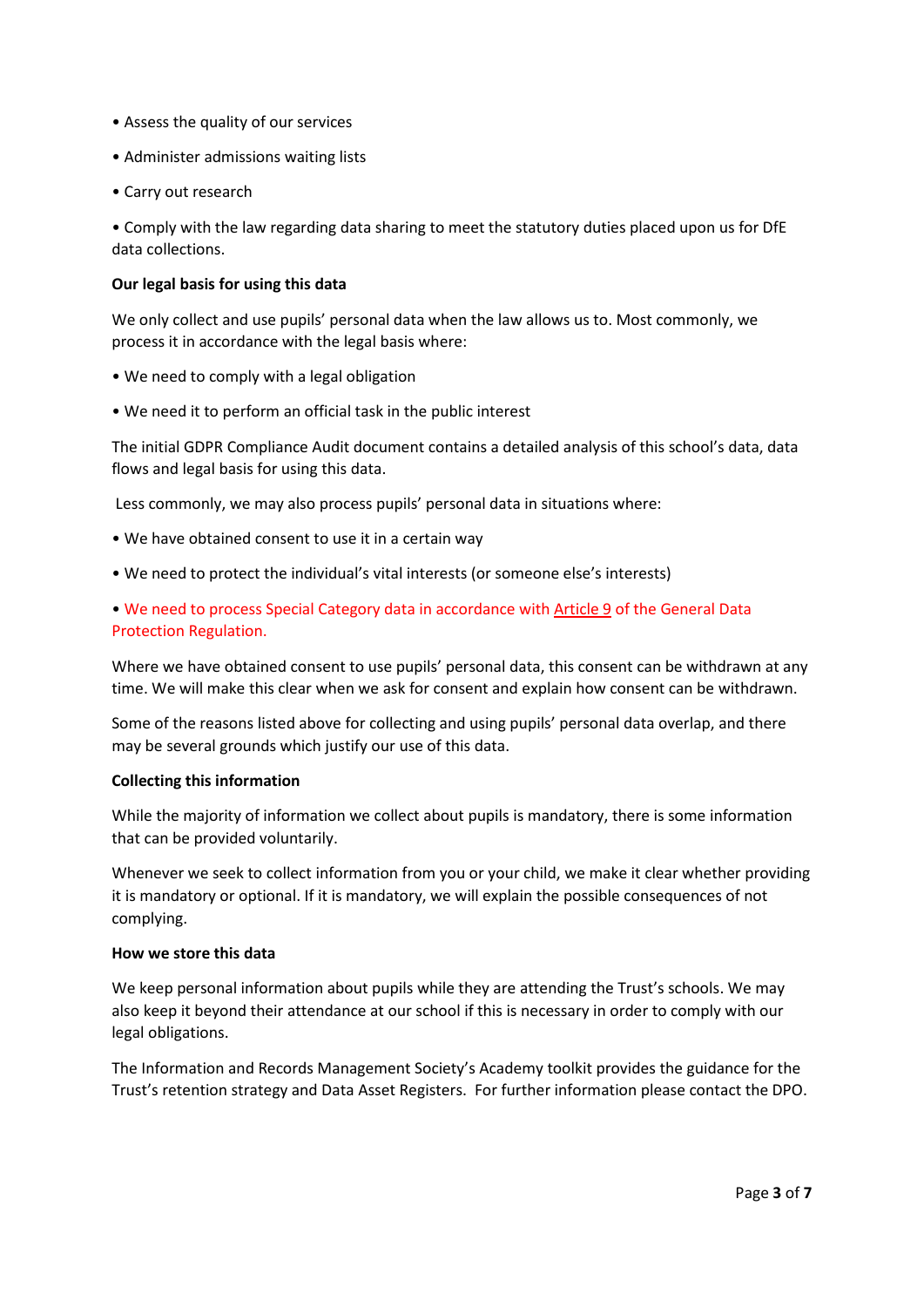# **Data sharing**

We do not share information about pupils with any third party without consent unless the law and our policies allow us to do so.

Where it is legally required, or necessary (and it complies with data protection law) we may share personal information about pupils with:

- Our local authority to meet our legal obligations to share certain information with it, such as safeguarding concerns and exclusions
- The Department for Education
- The pupil's family and representatives
- Educators and examining bodies
- Our regulator e.g. Ofsted,
- Suppliers and service providers to enable them to provide the service we have contracted them for
- Financial organisations
- Central and local government
- Our auditors
- Survey and research organisations
- Health authorities
- Security organisations
- Health and social welfare organisations
- Professional advisers and consultants
- Charities and voluntary organisations
- Police forces, courts, tribunals
- Professional bodies
- The Diocese
- Schools in the Trust

## **National Pupil Database**

We are required to provide information about pupils to the Department for Education as part of statutory data collections such as the school and early year's census if applicable under regulations 5 of The Education (Information About Individual Pupils) (England) Regulations 2013.

Some of this information is then stored in the National Pupil Database (NPD) under regulation 5 of The Education (Information About Individual Pupils) (England) Regulations 2013, which is owned and managed by the Department and provides evidence on school performance to inform research.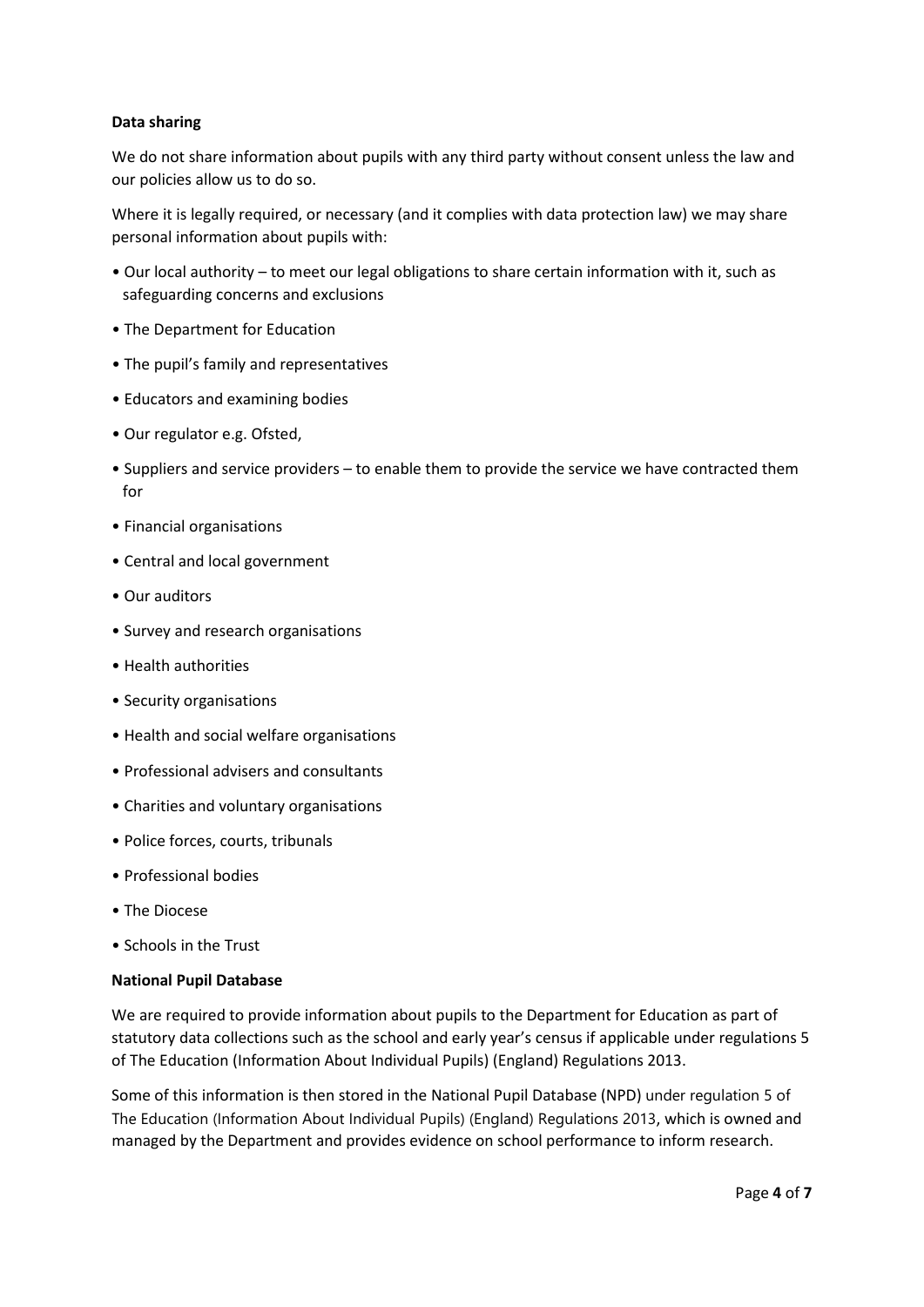The database is held electronically so it can easily be turned into statistics. The information is securely collected from a range of sources including schools, local authorities and exam boards. All data is transferred securely and held by DfE under a combination of software and hardware controls, which meet the current government security policy framework.

The Department for Education may share information from the NPD with other organisations which promote children's education or wellbeing in England. Such organisations must agree to strict terms and conditions about how they will use the data. For more information, see the Department's webpage on how it collects and shares research data.

## **Transferring data internationally**

Where we transfer personal data to a country or territory outside the European Economic Area, we will do so in accordance with data protection law.

## **Parents and pupils' rights regarding personal data**

Individuals have a right to make a 'Subject Access Request' to gain access to personal information that the school holds about them.

Parents/carers can make a request with respect to their child's data where the child is not considered mature enough to understand their rights over their own data (usually under the age of 12), or where the child has provided consent.

Parents also have the right to make a Subject Access Request with respect to any personal data the school holds about them.

If you make a Subject Access Request, and if we do hold information about you or your child, we will:

- Give you a description of it
- Tell you why we are holding and processing it, and how long we will keep it for
- Explain where we got it from, if not from you or your child
- Tell you who it has been, or will be, shared with

• Let you know whether any automated decision-making is being applied to the data, and any consequences of this

• Give you a copy of the information in an intelligible form. Individuals also have the right for their personal information to be transmitted electronically to another organisation in certain circumstances. If you would like to make a request please contact our DPO (Data Protection Officer).

• Once our pupils reach the age of 13, we also pass pupil information to our local authority and / or provider of youth support services as they have responsibilities in relation to the education or training of 13-19 year olds under section 507B of the Education Act 1996.

This enables them to provide services as follows:

- youth support services
- careers advisers

The information shared is limited to the child's name, address and date of birth. However where a parent or guardian provides their consent, other information relevant to the provision of youth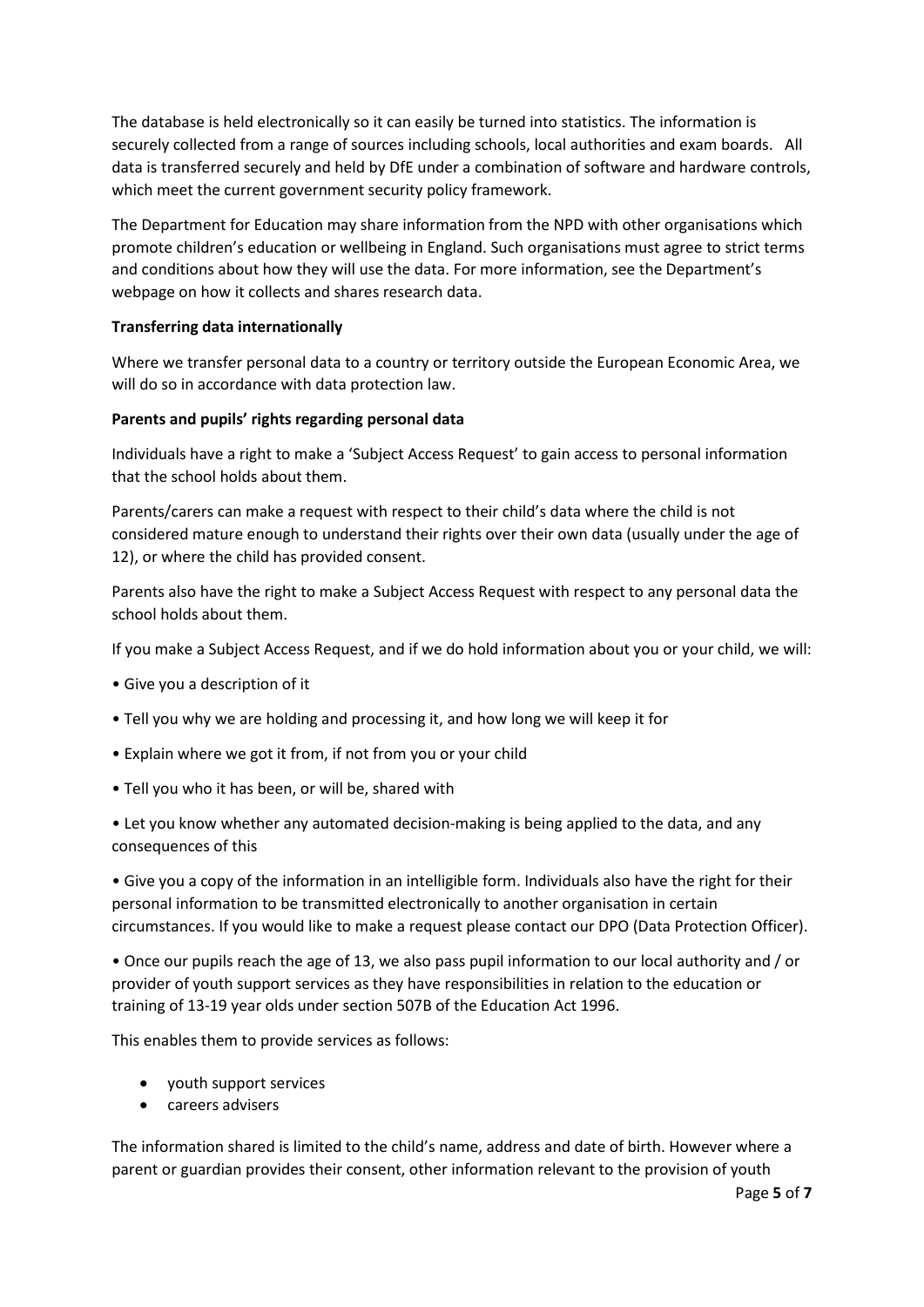support services will be shared. This right is transferred to the child / pupil once they reach the age 16*.*

• We will also share certain information about pupils aged 16+ with our local authority and / or provider of youth support services as they have responsibilities in relation to the education or training of 13-19 year olds under section 507B of the Education Act 1996.

This enables them to provide services as follows:

- post-16 education and training providers
- youth support services
- careers advisers

## **Other rights**

Under data protection law, individuals have certain rights regarding how their personal data is used and kept safe, including the right to:

- Object to the use of personal data if it would cause, or is causing, damage or distress
- Prevent it being used to send direct marketing
- Object to decisions being taken by automated means (by a computer or machine, rather than by a person)

• In certain circumstances, have inaccurate personal data corrected, deleted or destroyed, or restrict processing

• Claim compensation for damages caused by a breach of the data protection regulations

To exercise any of these rights, please contact our DPO (Data Protection Officer).

## **Complaints**

We take any complaints about our collection and use of personal information very seriously. If you think that our collection or use of personal information is unfair, misleading or inappropriate, or have any other concern about our data processing, please raise this with us in the first instance.

To make a complaint, please contact our data protection officer.

Alternatively, you can make a complaint to the Information Commissioner's Office: • Report a concern online at https://ico.org.uk/concerns/ • Call 0303 123 1113 • Or write to: Information Commissioner's Office, Wycliffe House, Water Lane, Wilmslow, Cheshire, SK9 5AF

## **Contact us**

If you have any questions, concerns or would like more information about anything mentioned in this privacy notice, please contact our DPO (Data Protection Officer):

| <b>Contact Name:</b>    | Ceri Murray                                           |
|-------------------------|-------------------------------------------------------|
| <b>Contact Address:</b> | Xavier Catholic Education Trust, c/o Salesian School, |
|                         | Guildford Road, Chertsey, Surrey KT16 9LU             |
| <b>Contact Email:</b>   | c.murray@xaviercet.org.uk                             |